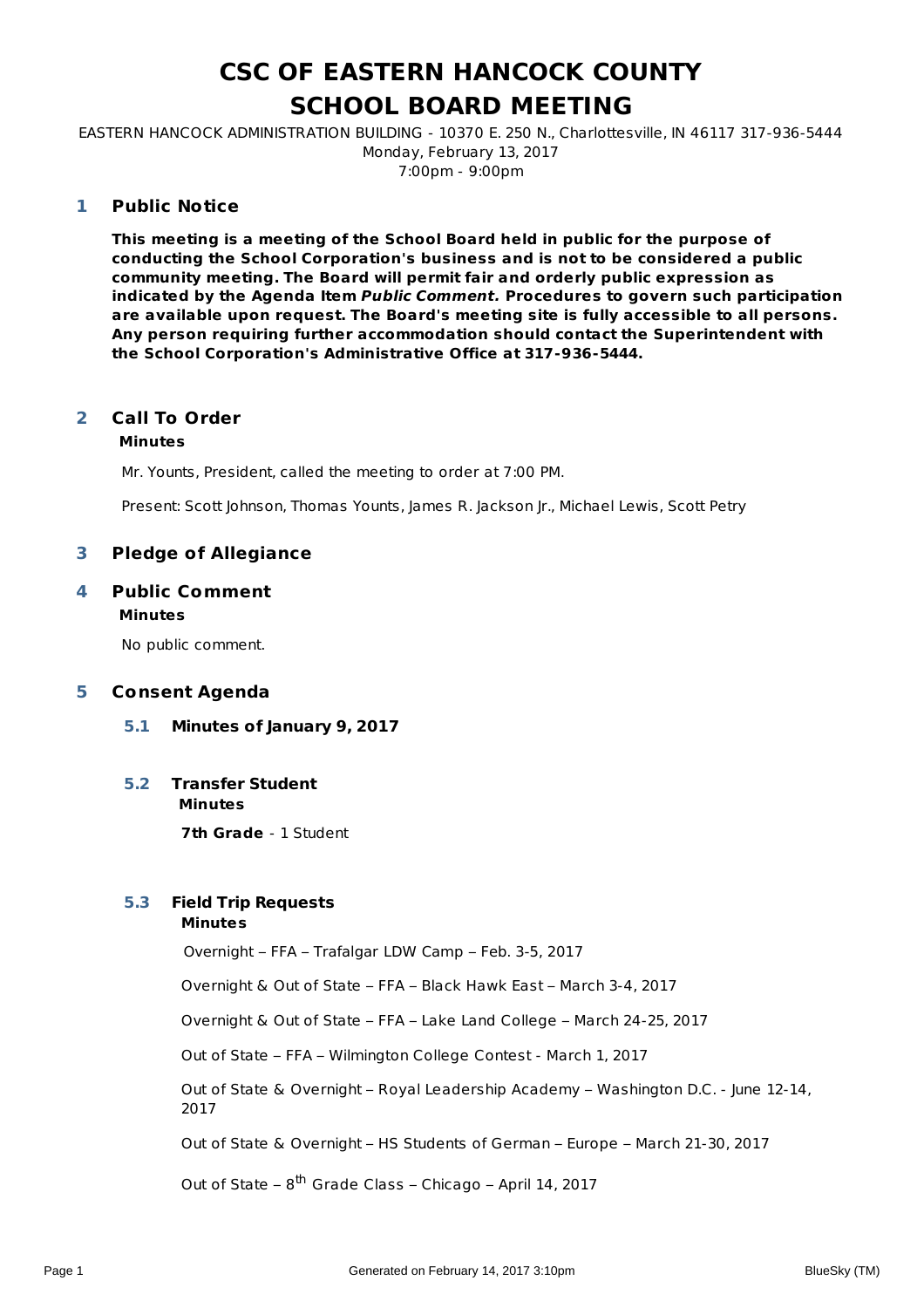#### **5.4 Donation**

**Minutes**

Steele Pediatric Dentistry LLC – HS Peer Pals - \$500

#### **Minutes 5.5 Certified Staff**

Resignation – Jessica Neill – Elementary Literacy Coach

New Hire – Susan Geesa -Homebound Instructor – From HMSES to EH

Maternity Leave – Erin Wolski – April 21 - July 31, 2017

#### **5.6 Support Staff**

#### **Minutes**

Resignation – Kim Smith – Elem Café – 3-4-hour position

New Hire – Pam Caudill – HS Café – 3 hrs day

New Hire – Jean Coleman – HS Café - 3 hrs day

Charles Parks – Full-time Route – Bus 26

Michele Rosing – Full-time route – Bus 30

LAST MINUTE ITEMS:

Resignation – Jennifer Hannah – Driver

Resignation - Jennifer Barnett - Elementary IA

Shelley Goe, Payroll Specialist, is taking FMLA leave for 12 weeks. Her resignation will take effect at the end of the leave or upon receiving an offical resignation, whichever comes first. Dr. McGuire stated that per corporation policy, she will post an opening for this position internally.

#### **5.7 ECA**

#### **Minutes**

| <u>MS Wrestling</u>      |                                        |
|--------------------------|----------------------------------------|
| MS Asst.                 | Gordon Waggoner                        |
| <u>Softball</u>          |                                        |
| HS Assistant (Volunteer) | Mark Reger                             |
| JV.                      | Chelsea Gibson, Karlie Clark           |
| MS Coaches               | Jason Koch, Terry Stephens             |
| <u>Baseball</u>          |                                        |
| Varsity Asst.            | Greg Judy (Volunteer)                  |
| HS Assistant             | Jordan Jessup (1/3 assistants stipend) |
| MS Coaches               | Vince Stanley, Chris Kitner            |
| <b>Boys Track</b>        |                                        |
| HS Assistant             | <b>Rex Putt</b>                        |
| Middle School            | Michael Galyan                         |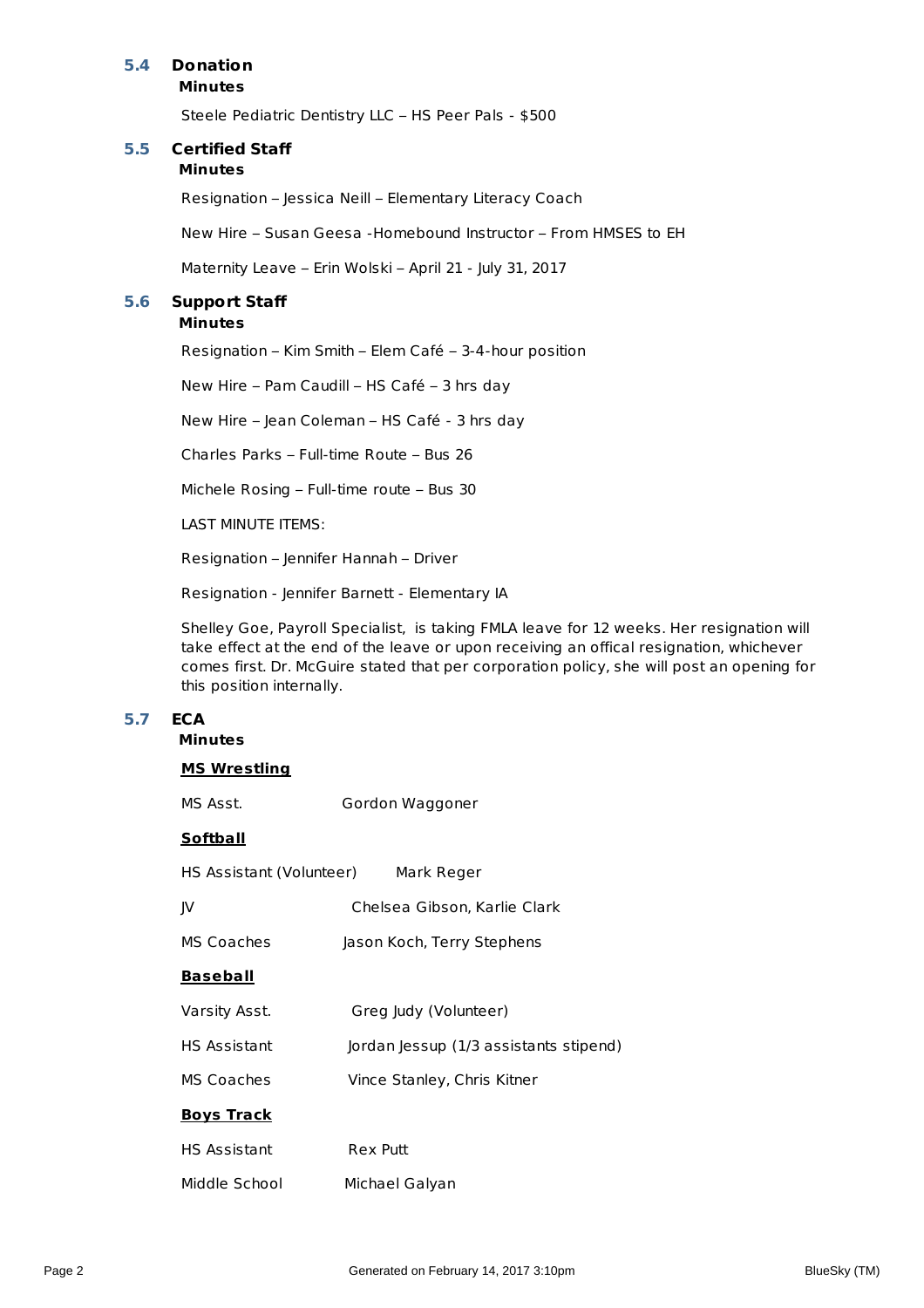#### **Girls Track**

| <b>HS Assistant</b> | <b>Brett Burkhart</b> |
|---------------------|-----------------------|
| Middle School       | <b>Gary Powers</b>    |
| <b>Boys Golf</b>    |                       |
| Head Coach          | Mauri Metzger         |
| <b>HS Assistant</b> | Cole Allen            |
| MS Golf             |                       |

Head Coach Cody Hibbert

#### **Minutes 5.8 Substitute Teachers**

Savannah Blevins, Kathryn Larson, Destiny Le'al

#### **Minutes 5.9 Claims**

#### Prewritten: \$186,651.26 Regular: \$202,239.75 Payroll: \$578,090.43 Total: \$966,981.44

Mr. Johnson moved and Mr. Jackson seconded a motion to approve the consent agenda. Motion carried 4-0. Mr. Petry abtained.

#### **Essential Skills Construction Bids Minutes 6**

Martin Truesdell from Stair Associates presented the board with the bid information on the Essential Skills contruction. The corporation received 1 bid. There was board discussion on the bid followed by the request to wait for a vote until Dr. McGuire meets with the board at Hancock Madison Shelby Educational Services (HMSES). The HMSES meeting will be held on February 15, 2017. The board will hold a special meeting for bids after this date. A date has not been set.

#### **Roof Repair/Replacement Bids 7**

#### **Minutes**

Dr. McGuire presented the board with the bids on the roof repairs & replacement. Her recommendation is to accept the lowest bid from R. Adams roofing at \$345,000. This project will be funded through the 2016 Lease Rental.

Mr. Petry moved and Mr. Jackson seconded a motion to accept the lowest bid. Motion carried 5-0.

#### **Lilly Endowment's Comprehensive Counseling Initiative Minutes 8**

Courtney Hott, Middle School Counselor, shared with the board that the counseling program at Eastern Hancock has received a grant for \$30,000. This is a planning grant that is good until May. During this time they will do research, attend a conference, create a social/emotional program and teach what they learn to our staff. In May, the counselors will have the ability to apply for an Implementation Grant for \$100,000.

**Courtney Hott**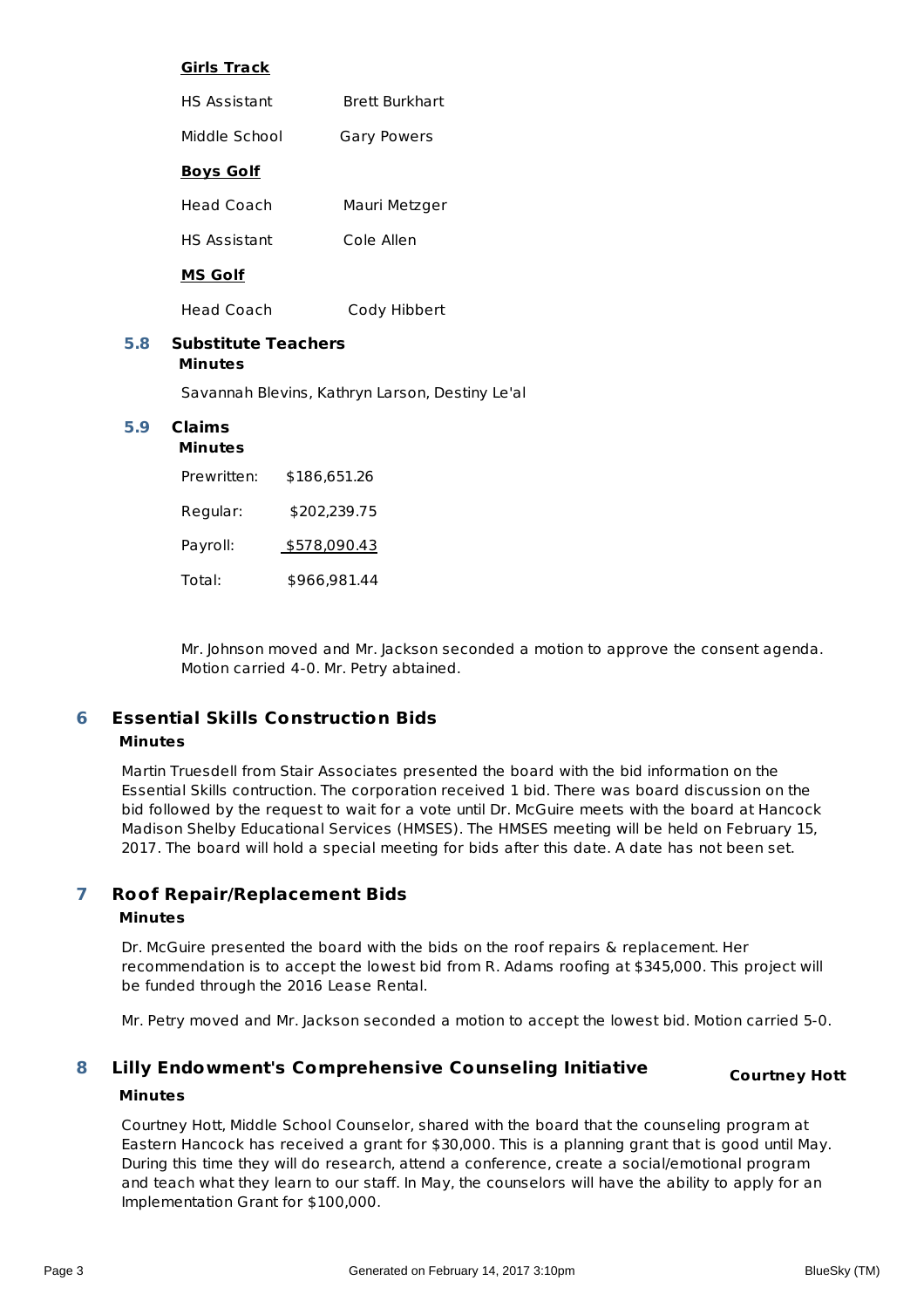#### **Driver Education Recommendation Minutes 9**

Mr. Pfaff, Middle & High School Principal, recommended that we allow Quality Driver Education to again offer Driver Education to our students this spring and summer. The classroom instruction component will be delivered online. Driving lessons will begin once we are out of school. All fees will be paid directly to Quality Driver Education and none will pass through the school, nor will we incur any expenses.

Mr. Petry moved and Mr. Lewis seconded a motion to approve the recommendation of Mr. Pfaff to use Quality Driver Education. Motion carried 5-0.

#### **Appropriation Resolution & Budget Update 10 Minutes**

Adam Kinder, Business Manager, provided the board with a brief budget update as well as an appropration resolution.

Mr. Jackson moved and Mr. Johnson seconded a motion to approve the resolution as presented. Motion carried 5-0.

#### **HMSES Update 11**

#### **Minutes**

Dr. McGuire stated that Eastern Hancock will house our special needs preschool students this Fall. There was discussion about classroom size limits.

Susan Collins, parent, asked what exactly essential skills means. Amanda Pyle, Elemetary Principal, explained that it's our classrooms for mild/moderate special needs students.

#### **Other Items Allowed by the Board 12**

#### **Minutes**

Dr. McGuire provided the board with the quotes for the Middle School bleachers. Her recommendation was the quote from Lee Company for \$87,650. The 2016 Lease Rental will fund this project.

Mr. Jackson moved and Mr. Johnson seconded a motion to accept the quote from Lee Company. Motion carried 5-0.

#### **Informational 13**

A. School Choice 529 Plan

B. Reimbursement Guideline

#### **Minutes**

A. School Choice 529 Plan: Amanda Pyle, Elementary Principal, provided the board with information on the Indiana Promise 529 - Hancock County Grant. Please see the attachment for detailed information.

B. Reimbursement Guideline: Adam Kinder, Business Manager, provided the board with an updated corporation guideline (3440A). The update includes the following: "All claims for reimbursement will be submitted on travel voucher forms or on standardized voucher forms available in the principal's office. Wherever possible, expenditures must be substantiated by receipted bills. All reimbursement requests should be made within 90 days of time expense was incurred. Any expense filed for reimbursement after 90 days will be reimbursed at the discretion of the Superintendent."

Mr. Kinder also advised the board that uncollected student textbook fee accounts will be sent to collections on March 1, 2017. Page 4 Generated on February 14, 2017 3:10pm BlueSky (TM)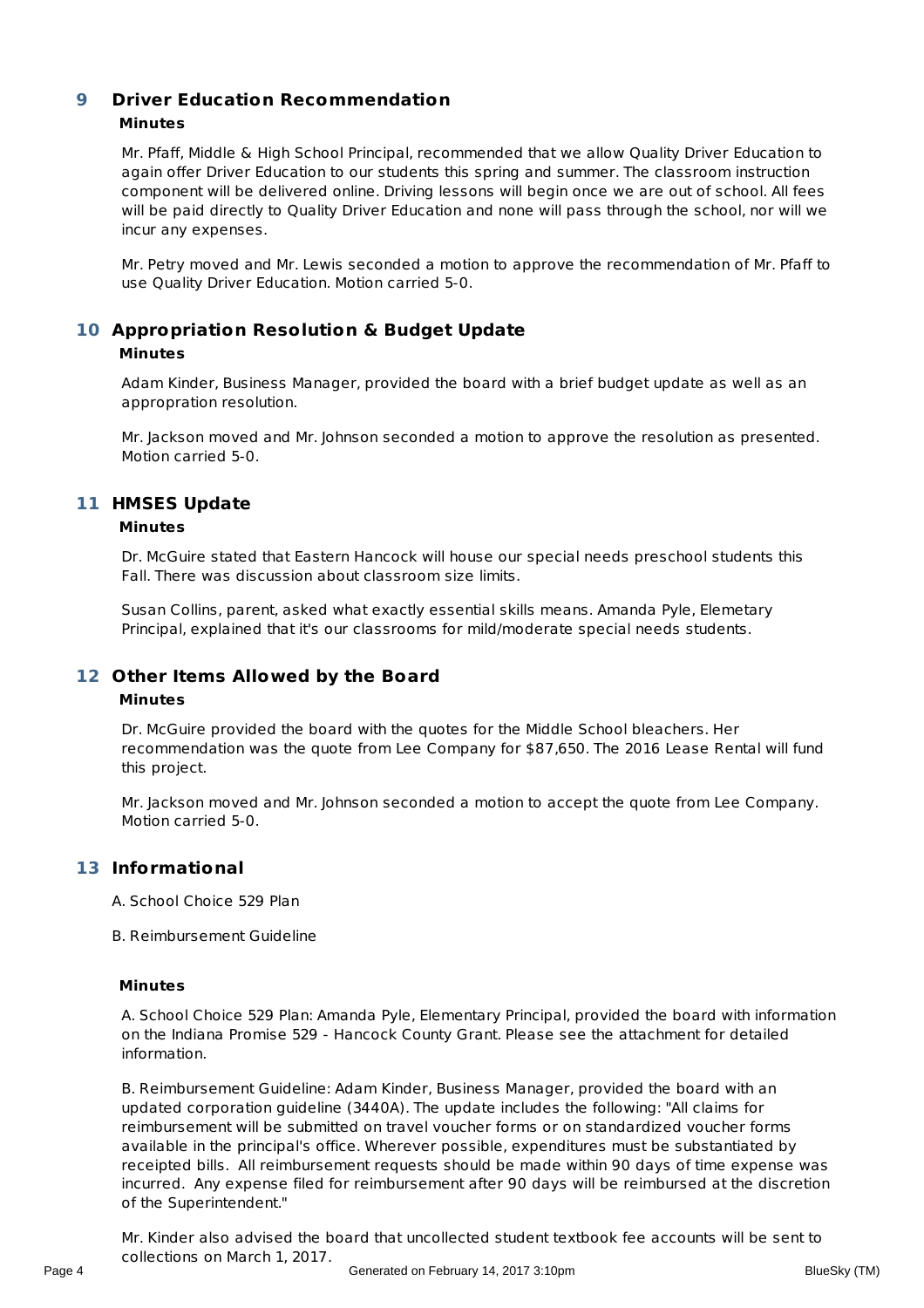collections on March 1, 2017.

Mr. Petry asked if all payments had been made to the corporation in regards to the middle school bathroom vandalism. Dr. McGuire stated that there is one oustanding that will be sent to small claims.

Dr. McGuire stated that Chris Wilson will take the board on a tour of the buildings during the March meeting.

Dr. McGuire provided the board with miscellaneous job descriptions. She will bring them back for a vote in March.

She advised them that there will be NEOLA updates in the coming months.

She congratulated Garrett Adams on raising over \$7,000 for the Intestinal Dept. of Riley Hospital at Friday night's bowling event.

Mr. Lewis congratulated the girls basketball team on their sectional & first regional game wins.

Mr. Jackson asked about the number of teacher work days. Mr. Petry stated that 186 days is what was negotiated.

#### **Adjournment 14**

#### **Minutes**

Mr. Jackson moved and Mr. Petry seconded a motion to adjourn the meeting. Motion carried 5-0.

\_\_\_\_\_\_\_\_\_\_\_\_\_\_\_\_\_\_\_\_\_\_\_\_\_\_\_\_\_\_ \_\_\_\_\_\_\_\_\_\_\_\_\_\_\_\_\_\_\_\_\_\_\_\_\_\_\_\_\_\_

Thomas Younts, President James R. Jackson Jr., Secretary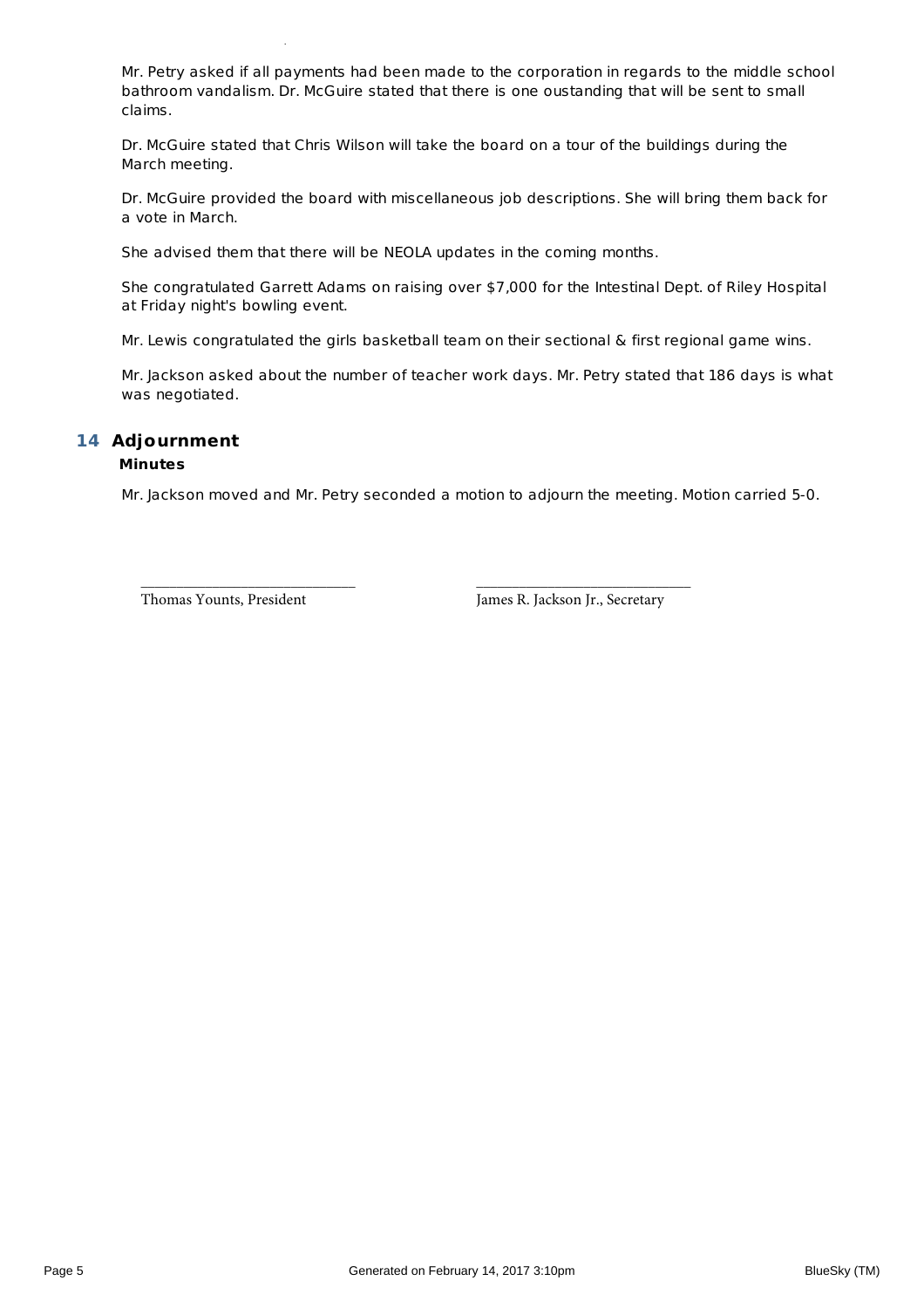# INDIANA PROMISE 529

**HANCOCK COUNTY GRANT 2017**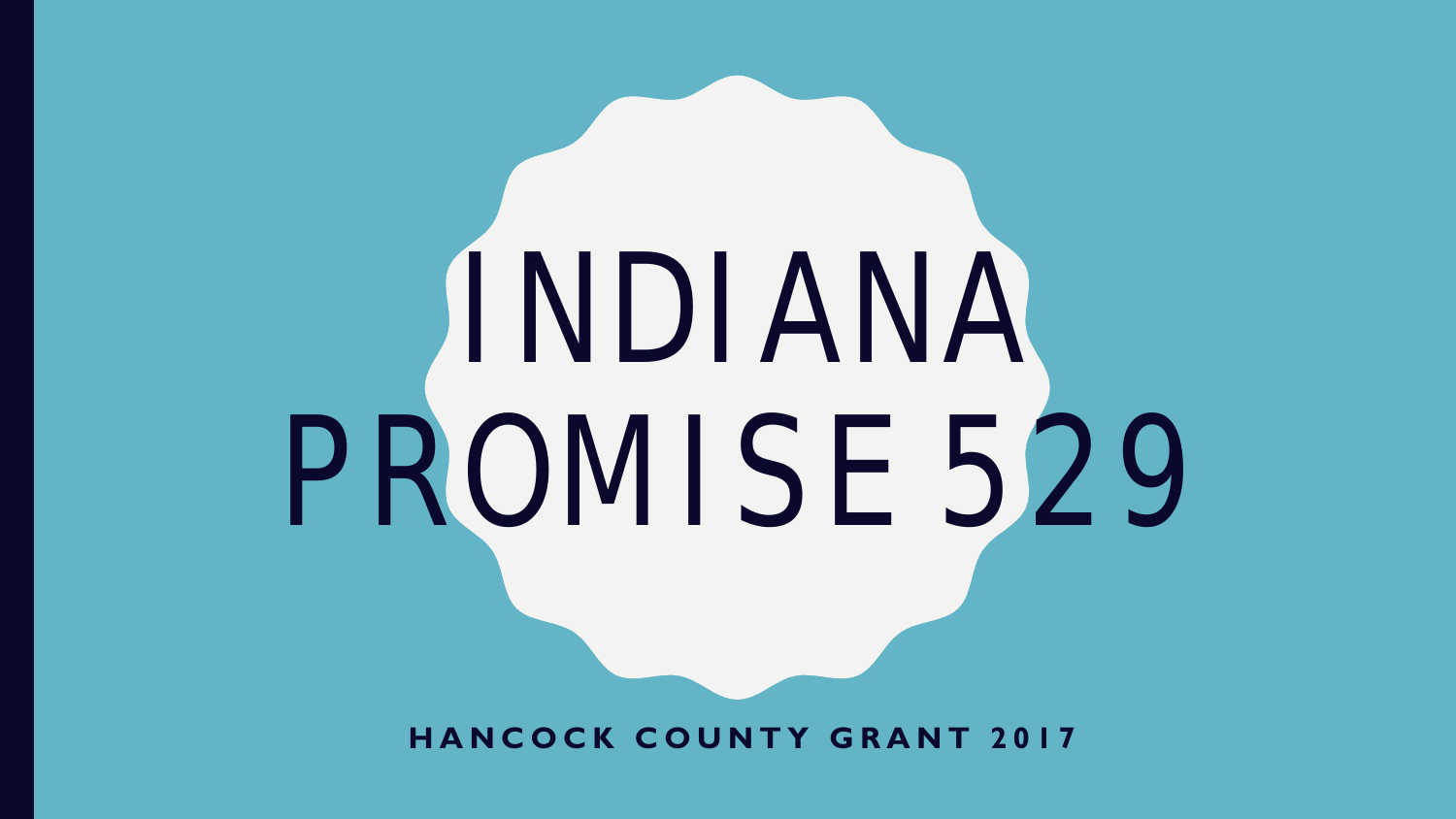## PHASE ONE

- **Goal: To have all kindergarten students in Hancock County start a 529 College Savings Account during the first few months of their kindergarten year.**
- Once account is started (at round-up, registration, picnic, etc.) each child will have \$25 put into the 529 account. This \$25 will come from community partners.
- To continue this program each year, we will need approx. \$25,000 a year to sustain.
- We have community partners (Hancock Regional & Nine Star) that have already committed \$25,000 a year for each of the next 5 years.
- Mt. Vernon will be considered the conveyor organization for the money at this phase.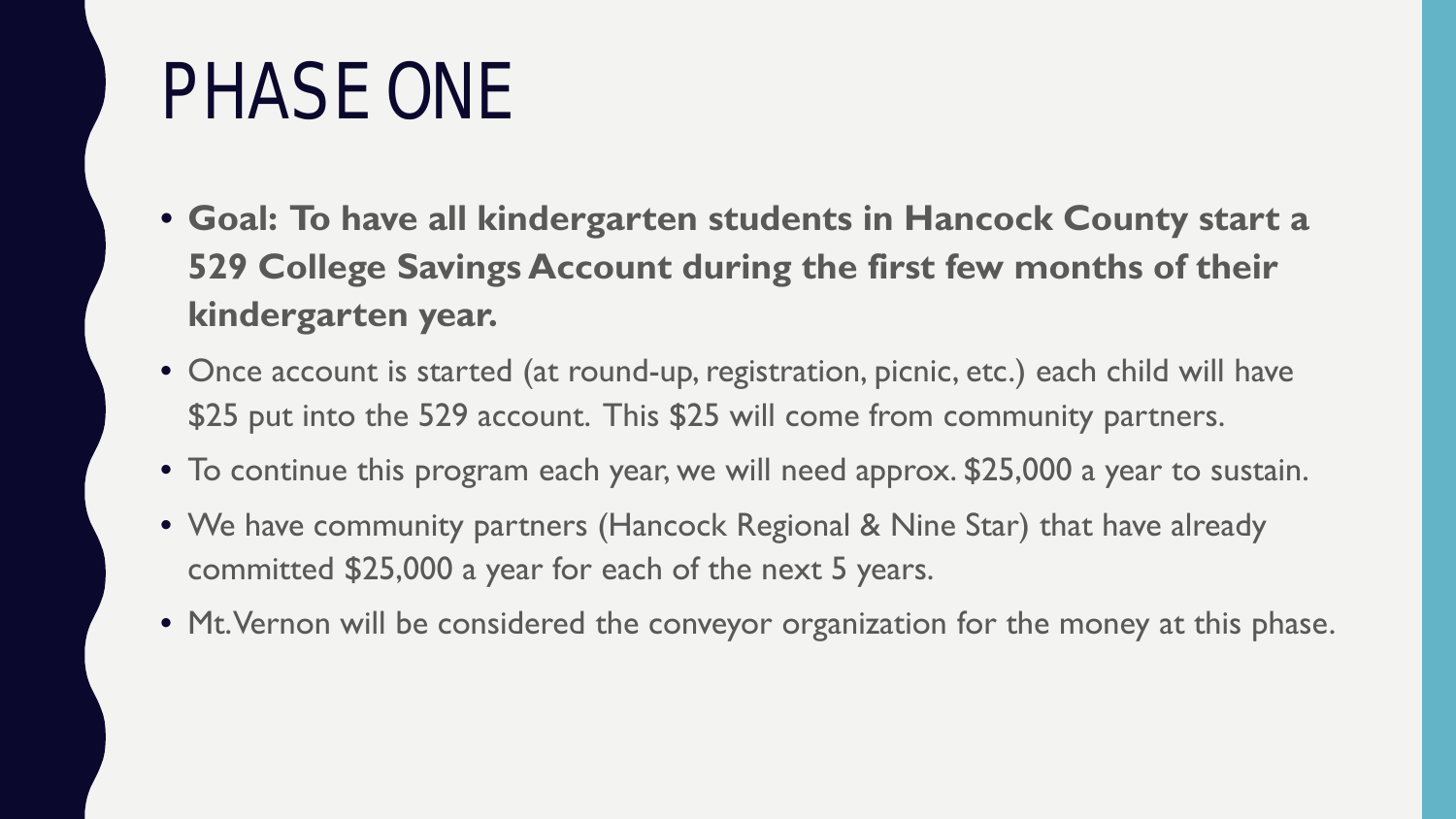

### **PHASE 2**

Each student will be challenged to raise \$25 of their own money (in a set time period) and deposit it into their 529 Account.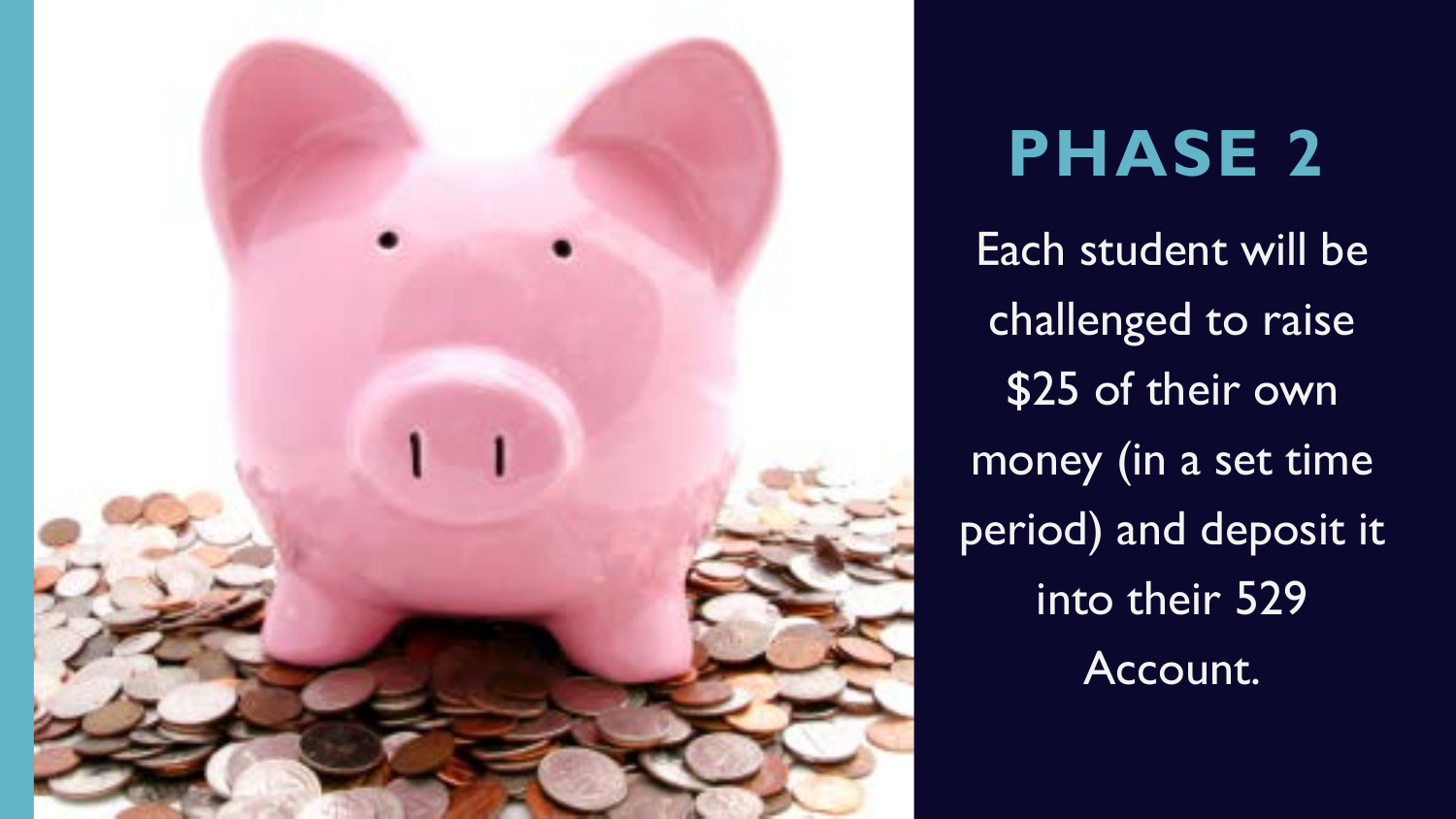# PHASE THREE

- **Students that completed Phase 2, will be given an additional \$25 to be added to their account.**
- This money will be held and raised at EH. We will look to EH Foundation, PTO, parents and community members to help raise these funds each year.
	- 100% of EH kindergartners would cost \$2,225.00.
	- 70% of EH kindergartners would cost \$1,557.50.
	- 50% of EH kindergartners would cost \$1,112.50.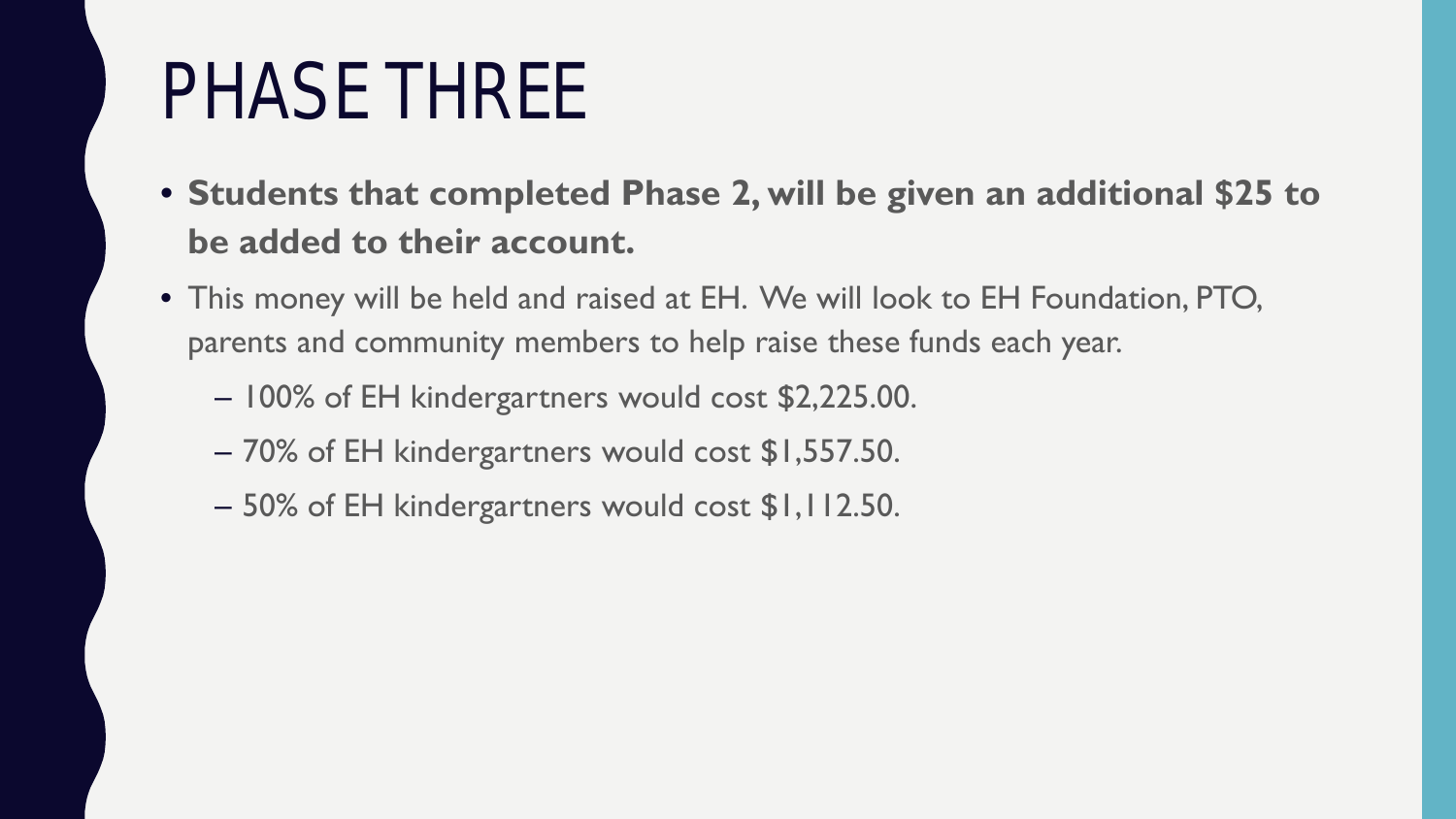

#### **COMMITMENTS FROM EASTERN HANCOCK**

I. Help provide personnel at school events to get parents to sign up for accounts

2. Find Community Partners for Phase 1 monies.

3. Raise money for Phase 3 matches.

4. 4. Teach career lessons in Kindergarten.

5. 5. Attend a county-wide college visit to IUPUI in the fall.